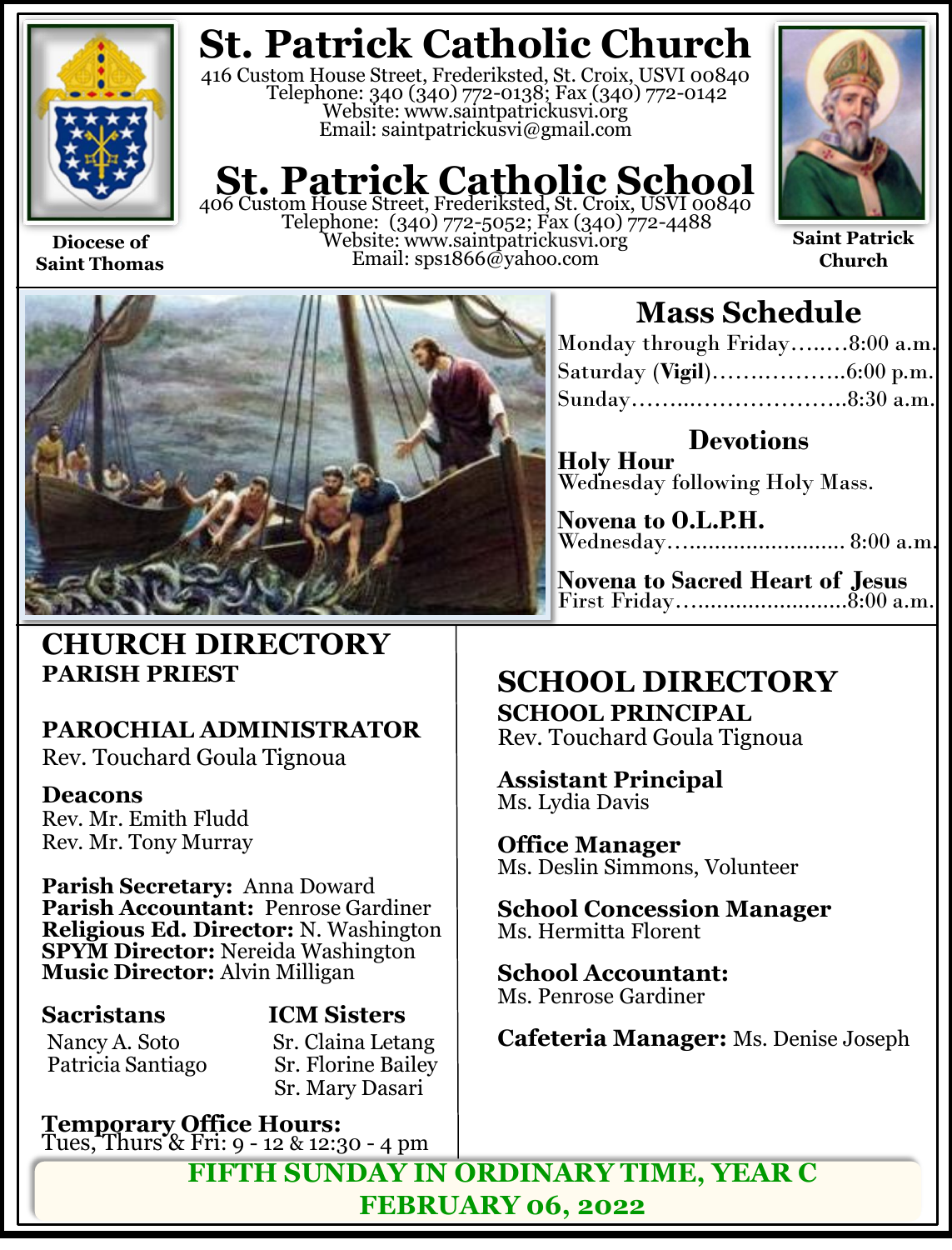## **FIFTH SUNDAY IN ORDINARY TIME, YEAR C FEBRUARY 06,2022**

## **MASS INTENTIONS**

| when hit has the control                                                              | <b>OF THE WEEK</b>              |                         |
|---------------------------------------------------------------------------------------|---------------------------------|-------------------------|
| <b>SATURDAY, February 05</b>                                                          |                                 |                         |
| 6:00 PM. + Lena Shulterbrant, Repose of Soul, Rb St. Patrick                          | <b>SUNDAY:</b>                  | $Is 6:1-2,3-8$          |
| Alumni Association                                                                    |                                 | 1Cor 15:1-11or15:3-8,11 |
| SUNDAY, February 06                                                                   |                                 | Lk 5:1-11               |
| 8:30 AM. - Members of the Sacred Heart Society                                        |                                 |                         |
|                                                                                       | <b>MONDAY:</b>                  | 1Kgs 8:1-7,9-13         |
| MONDAY, February 07                                                                   |                                 | Mk 5:53-56              |
| 8:00 AM. + Lucy Cecilia St Louis, Repose of Soul, Rb Family                           |                                 |                         |
|                                                                                       | <b>TUESDAY:</b>                 | 1Kgs 8:22-23,27-30      |
| <b>TUESDAY, February 08</b>                                                           | <b>Saint Jerome Emiliani;</b>   | Mk 7:1-13               |
| 8:00 AM. - Tatiana K. Hodge, Birthday Blessings & Good Health,<br>Rb Vilma C. Johnson | Saint Josephine Bakhita, Virgin |                         |
| <b>WEDNESDAY, February 09</b>                                                         | <b>WEDNESDAY:</b>               | 1Kgs 10:1-10            |
| 8:00 AM. - Francisco (Cisco) Soto, Birthday Blessings, Rb Nancy<br>A. Soto            |                                 | Mk 7:14-23              |
| THURSDAY, February 10                                                                 | <b>THURSDAY</b>                 | 1Kgs 11:4-13            |
| 8:00 AM. + Anselmo Heyliger, Death Remembrance, Rb Joyce<br>Heyliger                  | Saint Scholastica, Virgin       | Mk 7:24-30              |
| FRIDAY, February 11                                                                   |                                 |                         |
| 8:00 AM + Therese Duval, Repose of Soul, Rb Olivia Henry                              | <b>FRIDAY</b>                   | 1Kgs 11:29-32,12:19     |
|                                                                                       | <b>Our Lady of Lourdes</b>      | Mk 7:31-37              |
| <b>SATURDAY, February 12</b>                                                          |                                 |                         |
| 10:00 AM - ICM Sisters, Thanksgiving for God's Blessings                              | <b>SATURDAY:</b>                | 1Kgs 12:26-32,13:33-34  |
| 6:00 PM. + Deceased ICM Sisters, Repose of Soul, Rb St. Patrick<br>Alumni Association |                                 | Mk 8:1-10               |

### *PRAY FOR THE SICK & SHUT-INS*

#### *Please pray that they may find comfort and healing in Christ.*

Steve Alexander, Olivia Anger, Nicholas Andrew, Marilyn Bailey, Eric Belcher, George Bondieumaitre, Debra Bruce, Virginia Burke, Fred Calvillo, William Carino, Ninon Gussman Carr, Norma Carillo, Paulette Christopher, Victorino Cruz, Matthew Donelley, Anna D'Souza, Norma Dyer, Harold Fisher, Sr. Kimberly Fludd, Johnetta Goodloe, Sarah Gordon, Dr. Amy Hardin, Enis Hilaire, Urla Isaac, Lidia Jiminez, Eleanor Johnson, Alma John, Ann Joseph, Electra Joseph, Edwin Josiah, Jeannie Krigger, T'Agho Lopez, Chamarla Louis, Felina Artigo, Gwendolyn Lucas, Kathleen Smith-Maccow, Marla Matthew, Carlos Matus, Luz Melendez, Beverly Nesbitt, Bevon Nicholas, Marilyn Nicks, Fr. Simon Peter, Geralda Pickering, Carmen Russell, Henrietta Sandy, Jose Manuel Santana, Martha Lena St. Juste, Eric Thomas, Juan Valentin, Vincent Urgent, Inez Walker, Deacon Oliver Washington, Ann Weikel, Inez Williams, Simeon Williams, Curtis Williams, Ingerborg McIntosh, William Lang, Anita Pulpul, Kemit Lewis, Noel Lercana, Bertille Samuel, Lewis Eugene, Vilma C. Johnson, Fanny Andrews Clarke, Kesha Tatum.

*(Please call the Church Office to add or remove names to/from this list Church)*

### **MASS ATTENDANCE – JANUARY 29& 30, 2022**

Saturday 6:00pm Holy Mass 38 Sunday 8:30am Holy Mass 101Total 139

#### **Preserve the Past Campaign in Progress**

Our Church restoration project is in progress and your contribution is still welcome. Please call the church office or contact a minister of hospitality for the contribution envelope.

#### **SECOND COLLECTION FOR THE MONTH OF FEBRUARY**

**SCRIPTURE READINGS** 

| Maintenance Fund Feb.12-13     |  |
|--------------------------------|--|
| Capital ImprovementsFeb. 19-20 |  |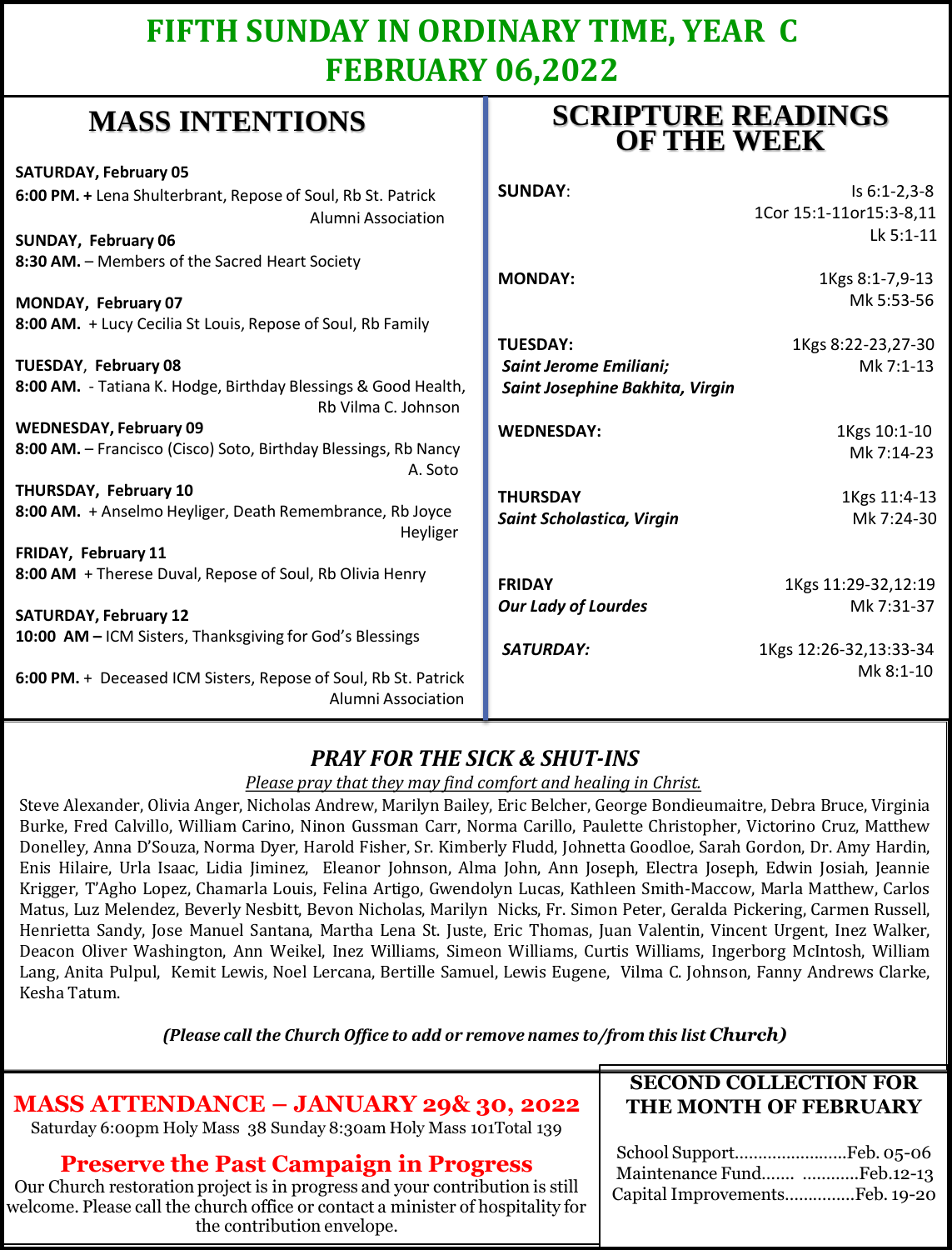## Announcements



#### **Seven Days Sanctuary Lamp Devotion**

The Sanctuary Lamp which burns in the Sanctuary of our church, the reminder of the Lord's Presence in the Most Holy Eucharist, will burn from February 6th to February 12th, For Nancy A. Soto, Gratitude for Health & Strength, requested by the Family.

#### **SPECIAL BISHOP'S APPEAL 2022, SAVE OUR SCHOOLS!**

Help save our schools! Your gift no matter how small can go a long way in enabling our children to continue to have access to Catholic Education in the Virgin Islands. We ask you to please take a brochure and prayerfully determine what sacrificial gift you can give to this worthwhile cause. Donations may be made in the form of cash, check, credit card or online giving. Kindly fill out the form in the brochure and make your checks payable to "Diocese of St. Thomas". Please see the brochure for further information. Thank you for your support.

#### **ICM FAREWELL CELEBRATION**

On Saturday, February 12, at 10:00 AM , our Parish will host a Farewell Eucharistic Celebration for the ICM Sisters, to show our appreciation for their many years of teaching in our Catholic Schools. We are encouraging all our parishioners to join us in this very special celebration. Due to Covid restrictions and to assist us in our preparations we are reminding you to please sign-up on the sign-up sheets at the rear of the church. The Ministers of Hospitality will be pleased to assist you. Thank you!

#### **HOLY CROSS CHURCH**

Abortion Prayer Vigil. Tuesday, Feb. 8 from 4 to 5PM in front of Dr. Briscoe's abortion clinic (behind Oriental Bank at Sunny Isle.) There is a good chance that very soon, the Supreme Court will remove the regulation of abortion from the Federal Government and return it to the individual states (and territories)- the way it was before the tragic Roe vs Wade Supreme Court decision of 1973. Please come and pray with us.

#### **INVITING ALL CATHOLIC WOMEN FROM ST. CROIX**

To attend the USVI Council for Catholic Women Meeting. To build and grow the foundation of the Council for Catholic Women. The meeting will be held on Saturday February 19, 2022, at 11:00am at the Sts Joachim and Ann's Church, Barrenspot. Women from all the Parishes in St. Croix are invited to come and connect with like-minded faith filled women of the community. Please call Patricia Browne at (340) 778-0484 or Bernadette Patrick at (340) 774-3166 tor further information.

#### **Bulletin announcements must be submitted to the Church Office by Wednesday at noon**

# Parish Information

#### **Sacrament of Baptism**

Fourth Sunday of each month. Please register your children at the Church Office. Present a copy of the child(ren) birth certificate(s). Classes for parents & godparents are on the 1st, 2<sup>nd</sup> and 3<sup>rd</sup> Tuesday from 6:00 p.m. until 7:00 p.m. each month.

#### **Sacrament of Marriage**

Please make arrangements with parish priest 6 months before your wedding.

#### **Confraternity of Christian Doctrine (CCD) Classes**

Classes are held every Sunday during the school year and begin with attendance and instruction in the classroom following 8:30 a.m. Holy Mass.

#### **Rite of Christian Initiation of Adults (RCIA) Classes**

RCIA is the journey of faith by which interested persons become members of the Roman Catholic Church. The program instructs adults to enter into full communion with the Catholic Church through Baptism and/or Confirmation and Holy Communion. To register, please call the church office at (340) 772-0138.

#### **Sacrament of Penance**

Confession is the sacrament that allows us to admit our faults and develop humility, but the most profound part is we get to experience Christ's gift of mercy. Weekdays………… 15 min. before Holy Mass Weekends………… 30 min. before Holy Mass

#### **Funerals**

All funeral services begin at 10:30 a.m. Viewings at 9:30 am. No funerals are held on weekends. Arrangements must be made with the Church before funeral arrangements with the funeral home.

#### **Sacrament of the Anointing of the Sick**

Please call the rectory at (340) 772-0138 whenever a family member or friend is seriously ill or hospitalized.

#### **Parish Registration**

Parishioners who are 18 years and older are invited to register at the Church Office as well as become active and contributing members. We would like to maintain an upto-date listing of all St. Patrick parishioners. Registration also helps in providing quick services for the request and proof of miscellaneous church letters for individuals, Baptism, Confirmation, etc.